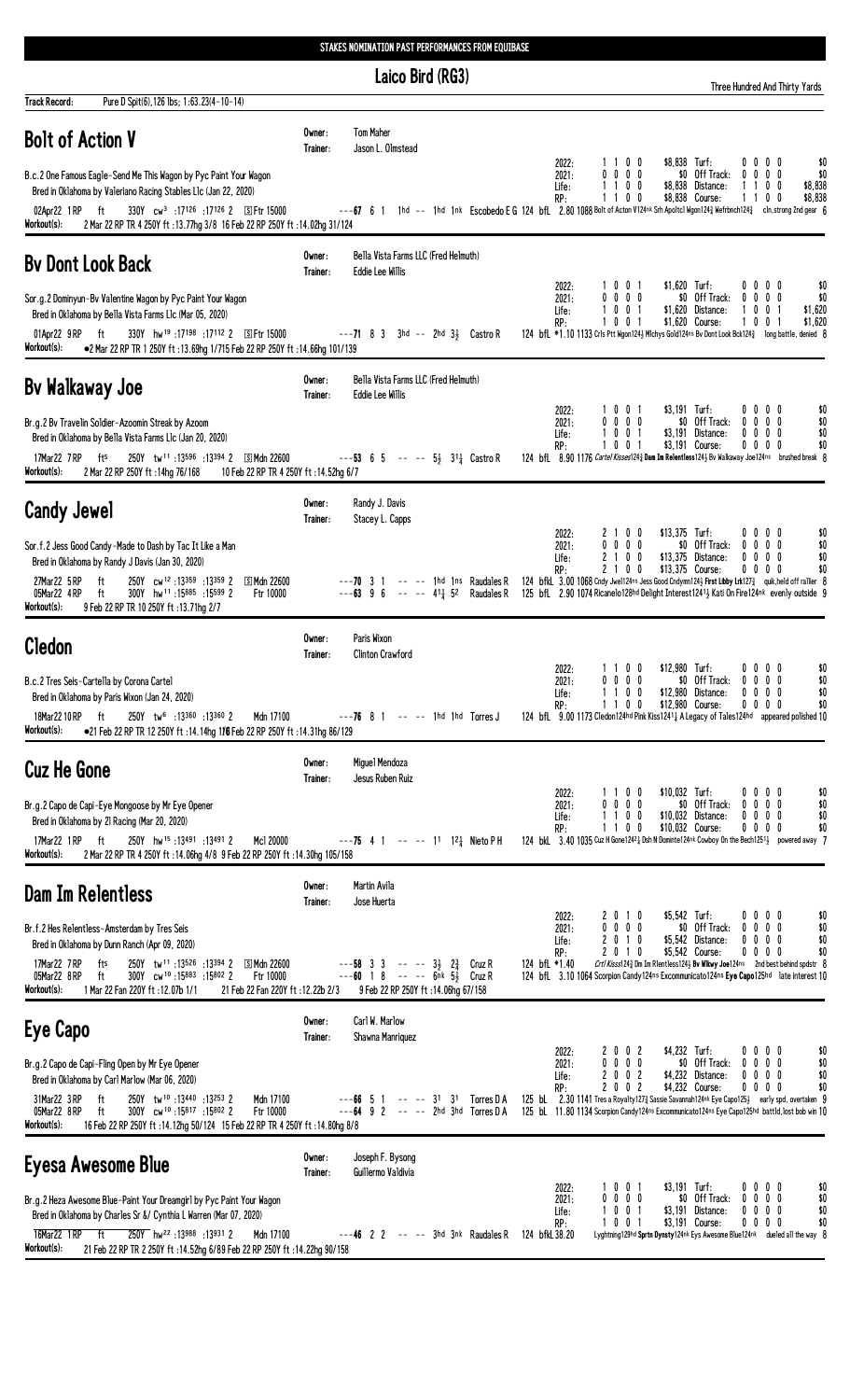| <b>First Libby Lark</b>                                                                                                                                                                                                                                                                                                                                               | Owner:<br>Trainer: | Dustin R. Cox<br><b>Troy Carter</b>                                                                                                                                                                                                                                                      |                                |                                                                                                                                                                                                                                                              |                |                                                                           |            |                                                                    |                                  |
|-----------------------------------------------------------------------------------------------------------------------------------------------------------------------------------------------------------------------------------------------------------------------------------------------------------------------------------------------------------------------|--------------------|------------------------------------------------------------------------------------------------------------------------------------------------------------------------------------------------------------------------------------------------------------------------------------------|--------------------------------|--------------------------------------------------------------------------------------------------------------------------------------------------------------------------------------------------------------------------------------------------------------|----------------|---------------------------------------------------------------------------|------------|--------------------------------------------------------------------|----------------------------------|
| Sor.f.2 Im a Fancy Pyc-First Ginlark by My First Moon<br>Bred in Oklahoma by Dustin Cox (Apr 09, 2020)<br>250Y cw <sup>12</sup> :13434:13359 2<br>27Mar22 5 RP<br>ft<br>S Mdn 22600<br>250Y hw <sup>9</sup> :13515 :13491 2<br>03Mar22 5 RP<br>ft<br>Mdn 17100<br>Workout(s):<br>•10 Feb 22 RP TR 7 250Y ft :13.87hg 1/7                                              |                    | ---65 6 2 -- -- 3nk 3} Wainscott C 127 bfL *1.60 1061 Cndy Jw1124ns Jess Good Cndymn124} First Libby Lrk127 $\frac{3}{4}$ bmpd, good late run 8<br>---69 6 2 -- -- 23 2hd Wainscott C 127 bfl. 3.90 1058 Jss Angl Blood124hd First Libby Lrk1271 Hppy Flyer126ns fired, hooked a tuffy 8 | 2022:<br>2021:<br>Life:<br>RP: | 2011<br>$0\ 0\ 0\ 0$<br>2011<br>2011                                                                                                                                                                                                                         |                | \$8,207 Turf:<br>\$0 Off Track:<br>\$8,207 Distance:<br>\$8,207 Course:   |            | 0000<br>$0\ 0\ 0\ 0$<br>0000<br>0000                               | \$0<br>\$0<br>\$0<br>\$0         |
| <b>Flaming Pistol Pete</b>                                                                                                                                                                                                                                                                                                                                            | Owner:<br>Trainer: | <b>Debbie Grimes</b><br><b>Charles Duke Shults</b>                                                                                                                                                                                                                                       |                                |                                                                                                                                                                                                                                                              |                |                                                                           |            |                                                                    |                                  |
| Sor.g.2 Mr Piloto-Flaming First Shine by First to Shine<br>Bred in Oklahoma by A D Burris (May 06, 2020)<br>250Y hw <sup>17</sup> :13730 :13623 2 SMdn 22600<br>20Mar22 6 RP<br>ft –<br>Workout(s):<br>4 Mar 22 RP 220Y ft: 11.97hg 15/55                                                                                                                             |                    | $-$ - - 67 6 3 - - - 31 2 $\frac{3}{2}$ Candanosa B 125 bfl. 9.60 1058 Pvs Chrke Kd125 $\frac{3}{4}$ Flmng Pstol Pt125hd Whol Lot B1124 $\frac{3}{4}$<br>27 Jan 22 Lad 220Y ft: 12.45hg 24/66 19 Jan 22 Lad 220Y ft: 12.83hg 13/23                                                       | 2022:<br>2021:<br>Life:<br>RP: | 1010<br>$0\ 0\ 0\ 0$<br>1010<br>0 1 0                                                                                                                                                                                                                        |                | \$5,238 Turf:<br>\$0 Off Track:<br>\$5,238 Distance:<br>\$5,238 Course:   | 0<br>0     | 0000<br>$0\ 0\ 0$<br>$0\,0\,0$<br>0000<br>traded bmps,up for 2nd 9 | \$0<br>\$0<br>\$0<br>\$0         |
| Give Me the Dice                                                                                                                                                                                                                                                                                                                                                      | Owner:<br>Trainer: | Josefina Guzman<br>Santos Carrizales, Jr.                                                                                                                                                                                                                                                |                                |                                                                                                                                                                                                                                                              |                |                                                                           |            |                                                                    |                                  |
| Blk.g.2 Pyc Fun N Fancy-Dicecapades by Prospect to the Top<br>Bred in Oklahoma by Justin Lee Robinson (Feb 14, 2020)<br>300Y cw <sup>21</sup> :15769 :15769 2<br>05Mar22 1 RP<br>ft<br>Ftr 10000<br>Workout(s):<br>9 Feb 22 RP TR 7 250Y ft : 13.95hg 6/7                                                                                                             |                    | $---70$ 10 1 $---$ 1hd 1nk Pulido J                                                                                                                                                                                                                                                      | 2022:<br>2021:<br>Life:<br>RP: | 1 1 0 0<br>$0\ 0\ 0\ 0$<br>1 1 0 0<br>1 1 0 0<br>124 bl *2,40 1003 Giv M th Dic124nk Wisting Light1243 Fmous Glory Rider1281 cln trip, best in duel 10                                                                                                       |                | \$5,730 Turf:<br>\$0 Off Track:<br>\$5,730 Distance:<br>\$5,730 Course:   |            | 0000<br>$0\ 0\ 0\ 0$<br>0000<br>$0\,0\,0\,0$                       | \$0<br>\$0<br>\$0<br>\$0         |
| <b>Hes Grandiose</b>                                                                                                                                                                                                                                                                                                                                                  | Owner:<br>Trainer: | Wishbone Partnership (Michael Vaughan)<br>Eddie D. Willis                                                                                                                                                                                                                                |                                |                                                                                                                                                                                                                                                              |                |                                                                           |            |                                                                    |                                  |
| B.c.2 Hes Relentless-Aqua Girl by Corona Cartel<br>Bred in Oklahoma by Mike Vaughan (Mar 17, 2020)<br>330Y cw <sup>6</sup> :17236 :16990 2<br>02Apr22 8RP<br>ft<br>⑤ Ftr 15000<br>250Y tw <sup>21</sup> :13610 :13398 2<br>10Mar22 8 RP<br>ft<br>Mdn 17100<br>Workout(s):<br>•16 Feb 22 RP TR 1 250Y ft :13.87hg 1/7                                                  |                    | $---62$ 2 1 1hd $---4\frac{3}{4}$ 41  Klaiber J<br>$---54$ 6 6 -- -- $3^{\frac{7}{1}}$ 31 $\frac{5}{4}$ Klaiber J                                                                                                                                                                        | 2022:<br>2021:<br>Life:<br>RP: | 2001<br>$0\ 0\ 0\ 0$<br>2 0 0 1<br>2001<br>124 bfkL 2.70 1063 Crls Jyfl Wgon124ns Hookd N Gon1241 Snow Clod Crt1128} off best, overtaken 9<br>124 bfL *2.00 1052 Untempted126hd Rgs Gold Wagon12411 Hes Grandiose124nk bumped both sides 9                   |                | \$4,060 Turf:<br>\$0 Off Track:<br>\$4,060 Distance:<br>\$4,060 Course:   |            | 0000<br>$0\,0\,0\,0$<br>$0\,$ $0\,$ $0\,$<br>1000                  | \$0<br>\$0<br>\$878<br>\$878     |
| <b>Hey Soul Sistr</b>                                                                                                                                                                                                                                                                                                                                                 | Owner:<br>Trainer: | Renee K. Wilson and Clinton Crawford<br><b>Clinton Crawford</b>                                                                                                                                                                                                                          |                                |                                                                                                                                                                                                                                                              |                |                                                                           |            |                                                                    |                                  |
| Ch.f.2 Pyc First Fancy Lee-Arctic Winter by Storm Boot<br>Bred in Oklahoma by Renee Wilson & Clint Crawford (Feb 26, 2020)<br>250Y cw <sup>8</sup> :13547:134872<br>26Mar22 3 RP<br>Mdn 17100<br>ft<br>13Mar22 8RP ft<br>250Y hw <sup>17</sup> :13832:13557 2<br>Mdn 17100<br>Workout(s):<br>21 Feb 22 RP 250Y ft: 14.19hg 49/130 9 Feb 22 RP 250Y ft: 14.22hg 90/158 |                    | $---64$ 1 1 $---$ 1hd 2nk* Torres J<br>$---59$ 3 2 $---$ 41 $\frac{1}{2}$ 41 $\frac{1}{2}$ Torres J                                                                                                                                                                                      | 2022:<br>2021:<br>Life:<br>RP: | 2100<br>$0\ 0\ 0\ 0$<br>2100<br>$0\quad 0$<br>21<br>124 bfl 3.70 956 Wistng Lght124nk Hy Soul Sstr1241 Shs B RInttls124} veered out at break, PL1st 9<br>127 bfl. 9.00 972 Louis Litt125hd Mity Lik Rose1243 Relentless Scorplon1243 unable to sustain bid 9 | \$14,038 Turf: | \$0 Off Track:<br>$$14,038$ Distance:<br>\$14,038 Course:                 |            | 0000<br>$0\,0\,0\,0$<br>0000<br>0000                               | \$0<br>\$0<br>\$0<br>\$0         |
| <b>Hot Lil Marfa</b>                                                                                                                                                                                                                                                                                                                                                  | Owner:<br>Trainer: | Bella Vista Farms LLC (Fred Helmuth)<br><b>Eddie Lee Willis</b>                                                                                                                                                                                                                          |                                |                                                                                                                                                                                                                                                              |                |                                                                           |            |                                                                    |                                  |
| Sor.f.2 The Marfa Lights-Sashay Hot by Walk Thru Fire<br>Bred in Oklahoma by Monty McNair (Apr 09, 2020)<br>330Y cw <sup>6</sup> :17179 :17179 2 SFtr 15000<br>02Apr22 11 RP ft<br>Workout(s):<br>2 Mar 22 RP TR 2 250Y ft : 13.87hg 2/7 16 Feb 22 RP 250Y ft : 14.56hg 93/124                                                                                        |                    | $---65$ 8 1 11 $---$ 11 11 <sup>3</sup> / <sub>4</sub> Soto J                                                                                                                                                                                                                            | 2022:<br>2021:<br>Life:<br>RP: | 1100<br>$0\ 0\ 0\ 0$<br>1 1 0 0<br>1100<br>126 bfl. 5.60 1030 Hot Lil Mrf1261 <sup>3</sup> I Drem in Color127ns Swyer Strange125hd extended, strided clr 8                                                                                                   |                | \$8,838 Turf:<br>\$0 Off Track:<br>\$8,838 Distance:<br>\$8,838 Course:   | 0          | 0000<br>$0\ 0\ 0$<br>100<br>0 <sub>0</sub>                         | \$0<br>\$0<br>\$8,838<br>\$8,838 |
| <b>Ivory Senator</b>                                                                                                                                                                                                                                                                                                                                                  | Owner:<br>Trainer: | Louis A. Trey Malechek, III<br>Santos Carrizales, Jr.                                                                                                                                                                                                                                    |                                |                                                                                                                                                                                                                                                              |                |                                                                           |            |                                                                    |                                  |
| Br.g.2 Louisiana Senator-Ivory Teaspoon by Ivory James<br>Bred in Oklahoma by Louis A Malechek III (Mar 13, 2020)<br>250Y cw <sup>11</sup> :13412:13412 2 SMdn 22600<br>27Mar22 7 RP<br>ft<br>Workout(s):<br>19 Mar 22 Rde 220Y ft : 12.34b 4/4<br>19 Feb 22 RP 220Y ft: 13.24hg 84/94                                                                                |                    | $---73$ 5 1 $---$ 1} 1} Pulido J                                                                                                                                                                                                                                                         | 2022:<br>2021:<br>Life:<br>RP: | 1100<br>$0\ 0\ 0\ 0$<br>1100<br>1100<br>124 bL 3.90 1059 Ivory Senator124} The Hammer124} Wiskey River1253 popd, fired, opened up 9                                                                                                                          | \$13,034 Turf: | \$0 Off Track:<br>\$13,034 Distance:<br>\$13,034 Course:                  | $^{\circ}$ | 0000<br>$0\ 0\ 0$<br>$0\ 0\ 0\ 0$<br>$0\,0\,0\,0$                  | \$0<br>\$0<br>\$0<br>\$0         |
| Jc Black Mamba                                                                                                                                                                                                                                                                                                                                                        | Owner:<br>Trainer: | Jose G. Cervantes<br>Santos Carrizales, Jr.                                                                                                                                                                                                                                              |                                |                                                                                                                                                                                                                                                              |                |                                                                           |            |                                                                    |                                  |
| Blk.f.2 Ivory James-Fine Clover by Rare Form<br>Bred in Oklahoma by Jose Cervantes (Apr 09, 2020)<br>250Y hw <sup>11</sup> :13593 :13593 2<br>12Mar22 6RP ft<br>Mdn 17100<br>Workout(s):<br>15 Feb 22 RP TR 7 250Y ft : 14.30hg 3/6                                                                                                                                   |                    | ---69 4 1 -- -- 13 13 Flores J A 124 bL *2.00 932 Jc Blck Mmb1243 Southern Fires1241 Us All the Way125nk giddy upped and gone 6                                                                                                                                                          | 2022:<br>2021:<br>Life:<br>RP: | 1100<br>$0\ 0\ 0\ 0$<br>1 1 0 0<br>1100                                                                                                                                                                                                                      | \$13,196 Turf: | \$0 Off Track:<br>\$13,196 Distance:<br>\$13,196 Course:                  |            | 0000<br>$0\ 0\ 0\ 0$<br>$0\ 0\ 0\ 0$<br>$0\,0\,0\,0$               | \$0<br>\$0<br>\$0<br>\$0         |
| Jk Blue Hero                                                                                                                                                                                                                                                                                                                                                          | Owner:<br>Trainer: | Regina Laymon<br>Jerry Livingston                                                                                                                                                                                                                                                        |                                |                                                                                                                                                                                                                                                              |                |                                                                           |            |                                                                    |                                  |
| Br.g.2 Valiant Hero-Jess Katiebug Blue by Jess Louisiana Blue<br>Bred in Oklahoma by Regina Laymon (Mar 05, 2020)<br>ft<br>330Y hw <sup>16</sup> :17503:17182 2 SFtr 15000<br>01Apr22 7RP<br>Workout(s):<br>●9 Mar 22 RP TR 4 250Y ft : 13.88hg 1/75 Mar 22 RP 220Y ft : 12.50hg 41/68                                                                                |                    | $---52$ 8 5 $51\frac{1}{4}$ -- $51\frac{3}{4}$ 42 Pulido J                                                                                                                                                                                                                               | 2022:<br>2021:<br>Life:<br>RP: | 1000<br>$0\ 0\ 0\ 0$<br>$0\ 0\ 0$<br>$0\,$ $0\,$ $0\,$<br>124 bl 4.00 1132 Defours12414 Lucky Eagle124 $\frac{3}{4}$ Sara Getin126ns mid flight duel 8                                                                                                       |                | \$884 Turf:<br>\$0 Off Track:<br>\$884 Distance:<br>\$884 Course:         |            | $0\,0\,0\,0$<br>$0\ 0\ 0\ 0$<br>$0\ 0\ 0$<br>1000                  | \$0<br>\$0<br>\$884<br>\$884     |
| <b>Jnd Wagon</b>                                                                                                                                                                                                                                                                                                                                                      | Owner:<br>Trainer: | Humberto Grimaldo<br>Pedro Martinez                                                                                                                                                                                                                                                      |                                |                                                                                                                                                                                                                                                              |                |                                                                           |            |                                                                    |                                  |
| B.f.2 Lil Kool Wagon-Lady Hiclass by Hiclass La Jolla<br>Bred in Oklahoma by James Nelson Dunn (Mar 21, 2020)<br>26Mar2210RP<br>250Y cw <sup>8</sup> :13365 :13354 2<br>Mdn 17100<br>ft<br>Workout(s):<br>13 Mar 22 RP 220Y ft:12.02hg 5/21 2 Mar 22 RP 250Y ft:14.02hg 79/168                                                                                        |                    | ---77 5 3 -- -- 2hd 2hd Torres D A 125 bfkL 11.90 1131 Vencedor Jess124hd Jnd Wagon1251; Blues Train B124; stepd inward, fought on 9                                                                                                                                                     | 2022:<br>2021:<br>Life:<br>RP: | 1010<br>0 0 0 0<br>0 1 0<br>1<br>1010                                                                                                                                                                                                                        |                | $$5,238$ Turf:<br>\$0 Off Track:<br>$$5,238$ Distance:<br>\$5,238 Course: |            | 0000<br>$0\ 0\ 0\ 0$<br>$0\,0\,0\,0$<br>0000                       | \$0<br>\$0<br>\$0<br>\$0         |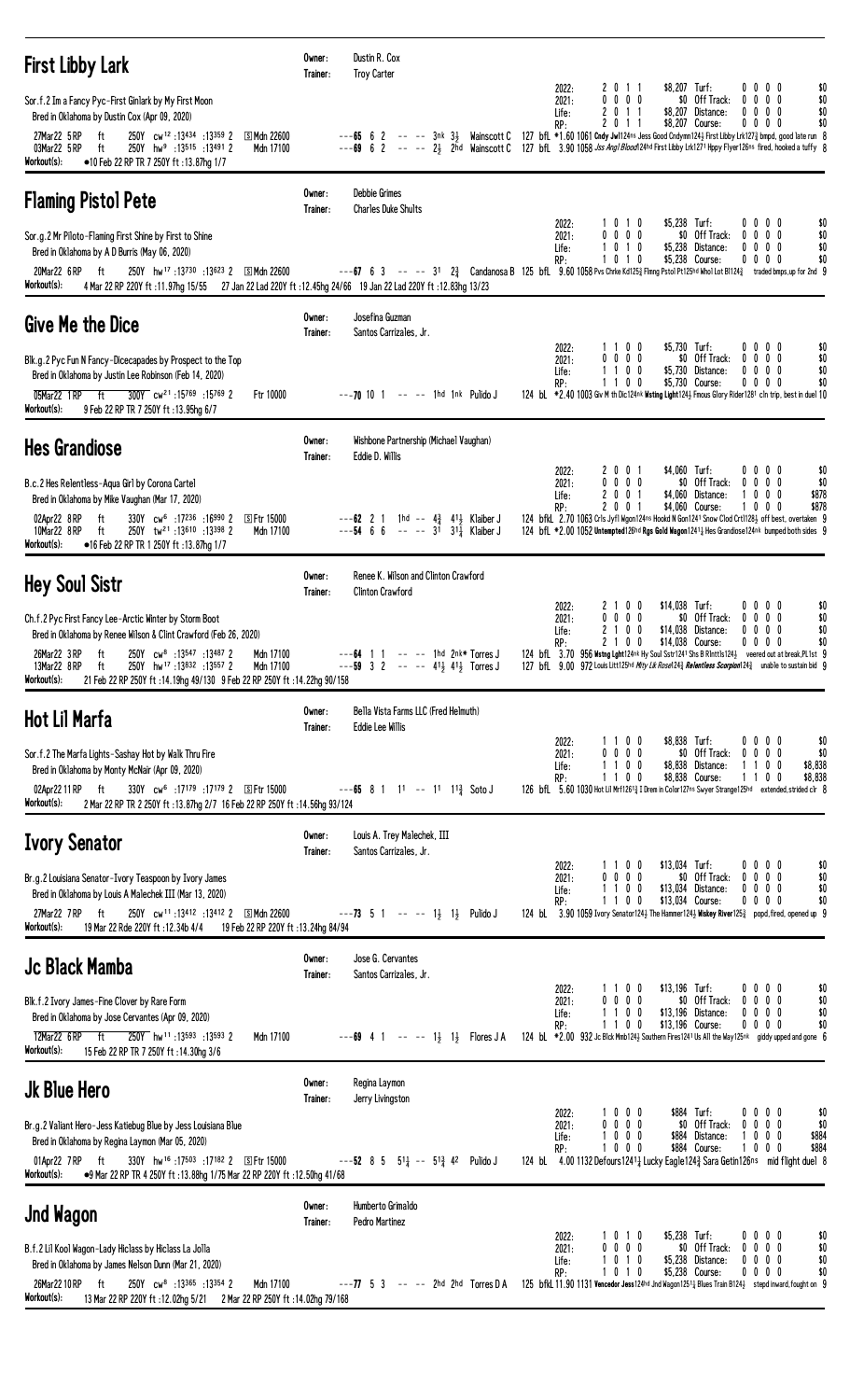| Kiki Kartel                                                                                                                                                                                                                                                                                                                                                            | Owner:<br>Trainer: | Robbin Caldwell<br>Tana Caldwell                                                                                                                        |                                                                                                                                                                                                                                                                                                                                                                                                                                                                         |
|------------------------------------------------------------------------------------------------------------------------------------------------------------------------------------------------------------------------------------------------------------------------------------------------------------------------------------------------------------------------|--------------------|---------------------------------------------------------------------------------------------------------------------------------------------------------|-------------------------------------------------------------------------------------------------------------------------------------------------------------------------------------------------------------------------------------------------------------------------------------------------------------------------------------------------------------------------------------------------------------------------------------------------------------------------|
| Ch.f.2 Coronado Cartel-Mt Rob This Corona by The Corona<br>Bred in Oklahoma by Makynzie Brown&robbin Caldwell (Jan 30, 2020)<br>$-t$<br>250Y tw <sup>9</sup> :13437 :13437 2<br>Mdn 17100<br>10Mar22 5 RP<br>Workout(s):<br>1 Apr 22 RP 220Y ft : 12.41b 17/33                                                                                                         |                    | $--70$ 8 1 $--1\frac{1}{2}$ 1 $\frac{3}{4}$ Flores JA<br>16 Feb 22 RP 250Y ft: 14.31hg 69/124 9 Feb 22 RP 250Y ft: 14.50hg 126/158                      | $$13.034$ Turf:<br>1100<br>$0\ 0\ 0\ 0$<br>\$0<br>2022:<br>$0\ 0\ 0\ 0$<br>\$0 Off Track:<br>$0\ 0\ 0\ 0$<br>2021:<br>\$0<br>1100<br>$$13.034$ Distance:<br>Life:<br>0000<br>\$0<br>1100<br>\$13,034 Course:<br>$0\,0\,0\,0$<br>\$0<br>RP:<br>124 bfhl 8.70 1024 Kiki Karte11243 Travelin Perry1243 Weefireabunch124hd popped and gone 9                                                                                                                                |
| <b>Mh Relentless Bird</b>                                                                                                                                                                                                                                                                                                                                              | Owner:<br>Trainer: | James Sills<br>Eddie D. Willis                                                                                                                          |                                                                                                                                                                                                                                                                                                                                                                                                                                                                         |
| Br.g.2 Hes Relentless-Painted Laico Bird by Pyc Paint Your Wagon<br>Bred in Oklahoma by Charles Hainline & Jimmy Jones (Mar 04, 2020)<br>330Y cw <sup>3</sup> :17274 :16902 2<br>ft<br>⑤ Ftr 15000<br>02Apr22 6RP<br>12Mar22 9 RP<br>250Y hw <sup>11</sup> :13635 :13635 2<br>Mdn 17100<br>ft<br>Workout(s):<br>•16 Feb 22 RP TR 7 250Y ft :13.99hg 1/7                |                    | ---59 3 8 $7\frac{1}{2}$ -- $61\frac{1}{4}$ $62\frac{1}{4}$ Klaiber J<br>$---66$ 3 3 $---$ 2hd 1ns Klaiber J                                            | $$13,178$ Turf:<br>0000<br>2022:<br>2 1 0 0<br>\$0<br>0 0 0 0<br>\$0 Off Track:<br>$0\quad 0\quad 0\quad 0$<br>\$0<br>2021:<br>\$13,178 Distance:<br>2100<br>1000<br>\$90<br>Life:<br>2100<br>\$13,178 Course:<br>1000<br>\$90<br>RP:<br>124 bfkL *2.30 1030 Kiss of Valor124hd Roll On Candy Lights1241 Sir James125hd hopped at break 9<br>124 bfkL *2,40 1053 Mh R1entless Bird124ns Teller Im Kool125nk Dy Drinker1273 long duel, won nod 8                         |
| <b>Okie Candy Man</b>                                                                                                                                                                                                                                                                                                                                                  | Owner:<br>Trainer: | Pine Ridge Farm LLC (Louise Bullock)<br>Eddie D. Willis                                                                                                 |                                                                                                                                                                                                                                                                                                                                                                                                                                                                         |
| Sor.g.2 One Fabulous Eagle-Eyema Candy Tree by Oak Tree Special<br>Bred in Oklahoma by Darling Farms (Jan 20, 2020)<br>250Y tw <sup>11</sup> :13518 :13518 2<br>ft<br>Mdn 17100<br>25Mar22 9 RP<br>05Mar22 7RP<br>$300Y$ cw <sup>7</sup> :15 <sup>794</sup> :15 <sup>633</sup> 2<br>Ftr 10000<br>ft<br>Workout(s):<br>•10 Feb 22 RP TR 3 250Y ft :13.94hg 1/7          |                    | $---61$ 5 1 -- -- $1\frac{1}{2}$ $1\frac{3}{4}$<br>---64 2 4 -- -- $3\frac{1}{2}$ 3 <sup>1</sup><br>Klaiber J<br>Klaiber J                              | \$14,193 Turf:<br>2101<br>2022:<br>$0\,0\,0\,0$<br>\$0<br>0 0 0 0<br>\$0 Off Track:<br>$0\ 0\ 0\ 0$<br>\$0<br>2021:<br>2101<br>$$14,193$ Distance:<br>0000<br>\$0<br>Life:<br>2 1 0 1<br>\$14,193 Course:<br>0000<br>\$0<br>RP:<br>124 bfl *1.20 1012 Oki Cndy Mn1243 Meet Me Out Bck1243 Hello Mri Lou1273 inching away at finish 7<br>124 bfl. 8.00 1032 Reef Ridge128nk Teller Im Egle1283 Okie Cndy Man124nk contended, outkicked 10                                |
| <b>Relentless Diamond</b>                                                                                                                                                                                                                                                                                                                                              | Owner:<br>Trainer: | Double G Ranch, LLC (Gabriel Gutierrez)<br>Guillermo Valdivia                                                                                           |                                                                                                                                                                                                                                                                                                                                                                                                                                                                         |
| B.f.2 Hes Relentless-Pyc Diamond by Pyc Paint Your Wagon<br>Bred in Oklahoma by Monty McNair (Apr 13, 2020)<br>250Y tw <sup>6</sup> :14019 :13360 2<br>Mdn 17100<br>18Mar2210RP ft<br>Workout(s):<br>●21 Feb 22 RP TR 5 250Y ft :14.03hg 1/5 Feb 22 RP 250Y ft :13.67hg 8/158                                                                                          |                    |                                                                                                                                                         | \$330 Turf:<br>1000<br>0000<br>2022:<br>\$0<br>$0\ 0\ 0\ 0$<br>\$0 Off Track:<br>$0\,0\,0\,0$<br>2021:<br>\$0<br>1000<br>\$330 Distance:<br>$0\ 0\ 0\ 0$<br>\$0<br>Life:<br>1000<br>\$330 Course:<br>$0\ 0\ 0\ 0$<br>\$0<br>RP:<br>$---30$ 7 9 $---9$ 92 94 Raudales R 124 bfl 3.60 1049 Cledon124hd Pink Kiss1241 a Legacy of Tales124hd brk in, bumped rival 10                                                                                                       |
| <b>Relentless Scorpion</b>                                                                                                                                                                                                                                                                                                                                             | Owner:<br>Trainer: | Wishbone Partnership (Michael Vaughan)<br>Eddie D. Willis                                                                                               |                                                                                                                                                                                                                                                                                                                                                                                                                                                                         |
| Sor.f.2 Hes Relentless-Pollitical Scorpion by Apollitical Jess<br>Bred in Oklahoma by Jahree Standridge (Apr 06, 2020)<br>330Y hw <sup>18</sup> :17408:17408 2 SFtr 15000<br>01Apr22 6 RP<br>ft<br>250Y hw <sup>17</sup> :13715:135572<br>13Mar22 8 RP ft<br>Mdn 17100<br>Workout(s):<br>21 Feb 22 RP TR 4 250Y ft : 14.10hg 2/5                                       |                    | $---59$ 3 1 1 hd $---$ 1 hd 12 Klaiber J<br>$---68$ 9 4 $---$ 31 33 Klaiber J                                                                           | \$11,966 Turf:<br>2022:<br>2101<br>$0\ 0\ 0\ 0$<br>\$0<br>$0\ 0\ 0\ 0$<br>\$0 Off Track:<br>$0\,0\,0\,0$<br>2021:<br>\$0<br>2 1 0 1<br>\$11,966 Distance:<br>$0\quad 0$<br>\$8,784<br>Life:<br>$1 \; 1$<br>2 1 0 1<br>\$11,966 Course:<br>1100<br>\$8,784<br>RP:<br>124 bfl *1.50 1014 Rintlss Scrpon1242 A Snowy Fr126hd Rock Jss V128nk escaped trbl, sped away 8<br>124 bfl 2.80 1010 Louis Litt125hd Mity Like Rose1243 Relentless Scorpion1243 respectable debut 9 |
| <b>Revenant Babe</b>                                                                                                                                                                                                                                                                                                                                                   | Owner:<br>Trainer: | Bella Vista Farms LLC (Fred Helmuth)<br>Eddie Lee Willis                                                                                                |                                                                                                                                                                                                                                                                                                                                                                                                                                                                         |
| B.f.2 A Revenant-Mai Corona by Corona Cartel<br>Bred in Oklahoma by Mark E Rigby Dvm (Jan 03, 2020)<br>330Y cw <sup>3</sup> :17045 :17045 2 SFtr 15000<br>02Apr22 5RP ft<br>Workout(s):<br>● 2 Mar 22 RP TR 12 250Y ft : 13.69hg 1/75 Feb 22 RP 250Y ft : 14.63hg 97/139                                                                                               |                    | $---71$ 6 2 2hd $---13$ $12$ Soto J                                                                                                                     | \$8,892 Turf:<br>1100<br>$0\ 0\ 0\ 0$<br>2022:<br>\$0<br>0000<br>\$0 Off Track:<br>2021:<br>0000<br>\$0<br>1 1 0 0<br>\$8,892 Distance:<br>\$8,892<br>100<br>Life:<br>1100<br>\$8,892<br>RP:<br>\$8,892 Course:<br>110<br>0<br>126 bfl *1.80 1031 Revennt Babe126} Pro Quo Joe126nk Lota Cruising125} antsy, alert, acceleratd 7                                                                                                                                        |
| Rgs Gold Wagon                                                                                                                                                                                                                                                                                                                                                         | Owner:<br>Trainer: | Roy Garza<br>Roy Garza                                                                                                                                  |                                                                                                                                                                                                                                                                                                                                                                                                                                                                         |
| Sor.g.2 Prized Wagon-Ja Gols Debutante by Gol<br>Bred in Oklahoma by Roy Garza (Mar 20, 2020)<br>250Y tw <sup>8</sup> :13334 :13318 2<br>25Mar22 3 RP<br>Mdn 17100<br>ft<br>250Y tw <sup>21</sup> :13417:13398 2<br>10Mar22 8 RP<br>Mdn 17100<br>ft<br>Workout(s):<br>22 Feb 22 RP 220Y ft: 11.95hg 5/24 • 9 Feb 22 RP TR 9 250Y ft: 13.86hg 1/8                       |                    | $---67$ 2 2 $---$ 2hd 2hd Flores JA<br>$- -68$ $\bar{2}$ $\bar{2}$ $- - -2h$ and $2hd$ Flores JA                                                        | \$10,218 Turf:<br>\$0<br>2022:<br>2020<br>$0\,0\,0\,0$<br>$0\ 0\ 0\ 0$<br>\$0 Off Track:<br>$0\,0\,0\,0$<br>2021:<br>\$0<br>2020<br>$$10,218$ Distance:<br>0000<br>\$0<br>Life:<br>2020<br>\$0<br>\$10,218 Course:<br>0000<br>RP:<br>124 bfkl *2.40 1006 Jss Crzy ngh124hd Rgs Gld Wgn124nk Mstkn Idnty124nk matchd stride, outnodd 10<br>124 bfl. 3.50 1005 Untempted126hd Rgs Gold Wgon12411 Hes Grndiose124nk sharp brk, outnodded 9                                 |
| <b>Secretly Sassy</b>                                                                                                                                                                                                                                                                                                                                                  | Owner:<br>Trainer: | Gerardo Arroyo<br>Diego Arroyo                                                                                                                          |                                                                                                                                                                                                                                                                                                                                                                                                                                                                         |
| B.g.2 Hez Our Secret-Sc Sass and Swag by Carters Cartel<br>Bred in Oklahoma by Reliance Ranches L1c (Feb 20, 2020)<br>330Y cw <sup>6</sup> :17254 :16900 2<br>S Ftr 15000<br>01Apr22 3 RP<br>ft<br>300Y cw <sup>21</sup> :16075 :15769 2<br>Ftr 10000<br>05Mar22 1 RP<br>ft<br>Workout(s):<br>16 Feb 22 Sil 220Y ft: 12.96b 8/10<br>9 Feb 22 RP 220Y ft: 13.21hg 20/23 |                    | $---57$ 8 6 $6\frac{1}{2}$ $---$ 4nk 42 Gutierrez G<br>$---52$ 6 4 $--- 42$ 41 $\frac{3}{4}$ Gutierrez G                                                | $$1,451$ Turf:<br>2022:<br>2000<br>\$0<br>0000<br>0000<br>\$0 Off Track:<br>2021:<br>0000<br>\$0<br>2000<br>\$1,451 Distance:<br>1000<br>\$878<br>Life:<br>2000<br>$$1,451$ Course:<br>\$878<br>1000<br>RP:<br>128 bfl. 20.70 1136 Jess Angel Blood1243 Sexton1241 Southern Fires124nk broke outward 9<br>129 bfl. 31.80 1141 Give Me the Dice124nk Wsting Light1243 Fmous Glory Rider1281 not enough late 10                                                           |
| <b>Southern Seis</b>                                                                                                                                                                                                                                                                                                                                                   | Owner:<br>Trainer: | Zareth Juarez<br>Jose Huerta                                                                                                                            |                                                                                                                                                                                                                                                                                                                                                                                                                                                                         |
| Sor.f.2 Tres Seis-Southern Miss by Mr Jess Perry<br>Bred in Oklahoma by Flag Ranch Llc (Jan 24, 2020)<br>ft<br>300Y hw <sup>6</sup> :15690 :15498 2<br>OK FUT -441k<br>19Mar 22 11 RP<br>300Y hw <sup>11</sup> :15523 :15523 2<br>Ftr 10000<br>05Mar22 5 RP<br>ft<br>Workout(s):<br>21 Feb 22 Fan 220Y ft : 12.42b 3/3                                                 |                    | $---76$ 6 4 -- -- 41 51 Cruz R<br>$---85$ 8 1 -- -- 11 11 $\frac{3}{4}$ Cruz R<br>9 Feb 22 RP 250Y ft: 14.39hg 116/158 1 Feb 22 Fan 110Y ft: 07.25b 6/6 | \$36,640 Turf:<br>2100<br>0000<br>2022:<br>\$0<br>0 0 0 0<br>\$0 Off Track:<br>2021:<br>0000<br>\$0<br>\$36,640 Distance:<br>2100<br>$0\,0\,0\,0$<br>\$0<br>Life:<br>\$36,640 Course:<br>$0\ 0\ 0\ 0$<br>\$0<br>2100<br>RP:<br>124 bl 5.90 1092 Tres Crystals124hd Jessa Beast126} Sunday Sylence124nk couldnt sustain bid 10<br>124 bl 27.20 1071 Southern Seis12413 Quarantina1261 Meet Me Out Back1241 cleared field midway 9                                        |
| <b>Spartan Dynasty</b>                                                                                                                                                                                                                                                                                                                                                 | Owner:<br>Trainer: | Ronald S., Melany M. and Brad Shalz<br>Eddie D. Willis                                                                                                  |                                                                                                                                                                                                                                                                                                                                                                                                                                                                         |
| Br.g.2 Fdd Dynasty-Goddess Artemis by Mr Jess Perry<br>Bred in Oklahoma by J Garvan Kelly/Nancy Yearsley (Mar 10, 2020)<br>330Y cw <sup>3</sup> :17409:17126 2 SFtr 15000<br>02Apr22 1RP<br>ft<br>250Y hw <sup>22</sup> :13950:139312<br>16Mar22 1 RP<br>ft<br>Mdn 17100<br>Workout(s):<br>2 Mar 22 RP TR 3 250Y ft : 13.82hg 3/5                                      |                    | $---52$ 3 6 $5\frac{1}{2}$ $---5\frac{1}{2}$ 5 <sup>13</sup> / <sub>4</sub> Klaiber J<br>$---48$ 3 4 $---$ 1hd 2hd Klaiber J                            | \$5,698 Turf:<br>2010<br>0000<br>2022:<br>\$0<br>$0\ 0\ 0\ 0$<br>\$0 Off Track:<br>$0\quad 0\quad 0\quad 0$<br>2021:<br>\$0<br>\$5,698 Distance:<br>2010<br>\$442<br>1000<br>Life:<br>\$5,698 Course:<br>\$442<br>2010<br>1000<br>RP:<br>124 bfkL 4.40 1088 Bolt of Acton V124nk Srh Apoltcl Wgon124 $\frac{3}{4}$ Wefrbunch124 $\frac{3}{4}$ in tight brk, alt path 6<br>124 bfL 3.10<br>Lyghtning129hd Sprtn Dynsty124nk Eys Awsome Blue124nk battled, outnodded 8    |